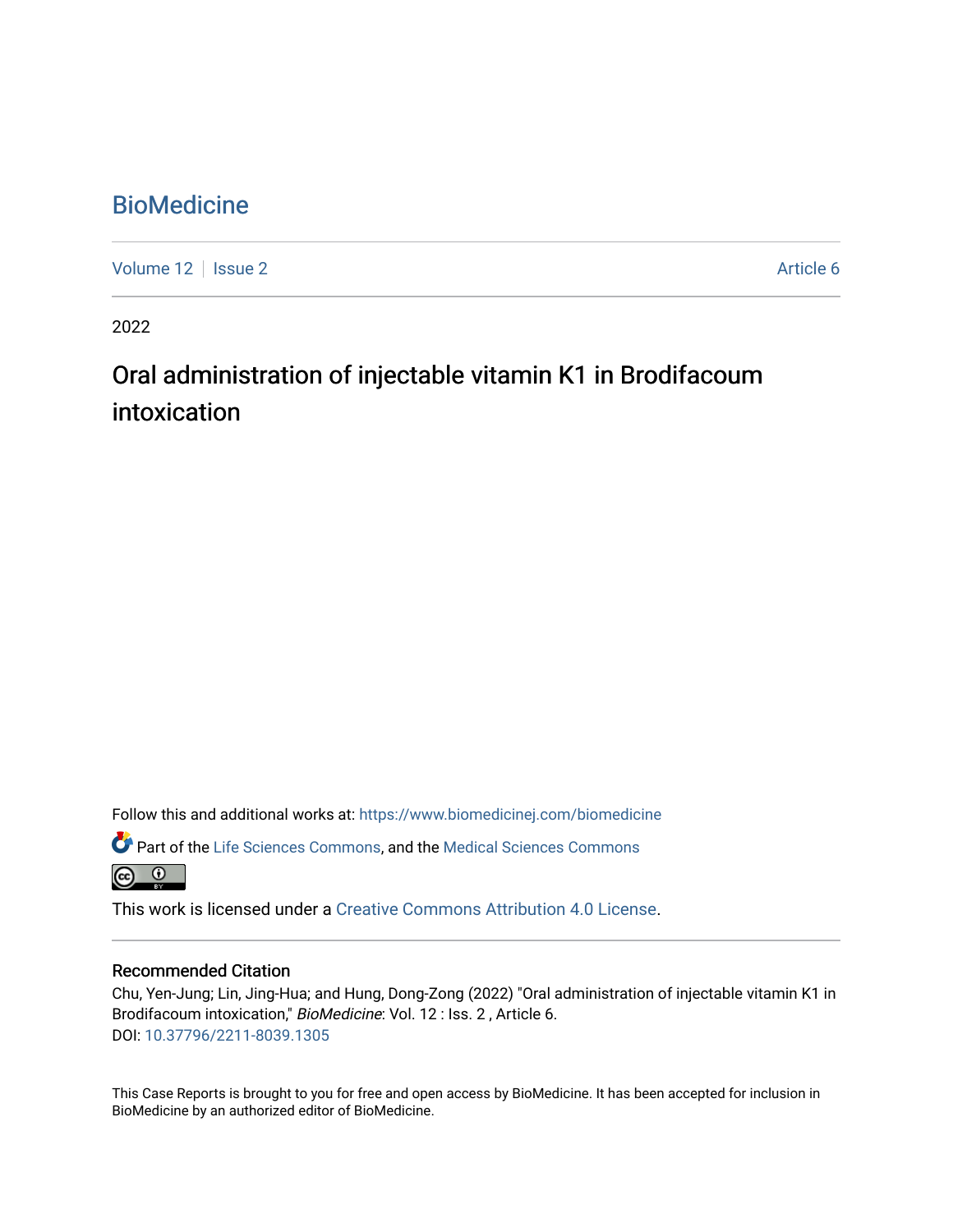## Oral administration of injectable vitamin K1 in Brodifacoum intoxication

## Cover Page Footnote

The authors wish to acknowledge the Emergency Department staff of China Medical University Hospital for collecting the samples. We also thank China Medical University Hospital for funding (Project ID: DMR-110-211).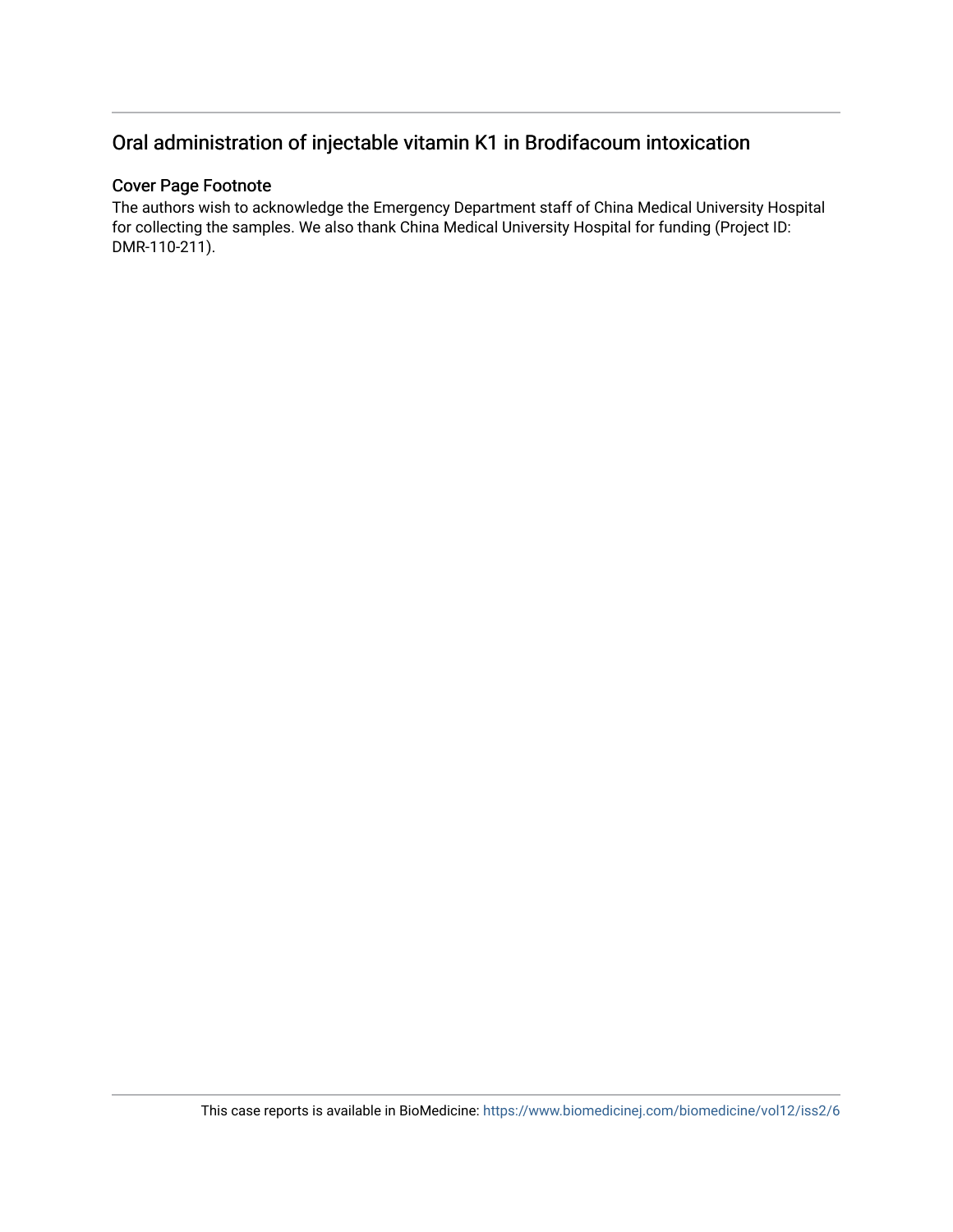# Oral administration of injectable vitamin K1 in brodifacoum intoxication

Yen-Jung Chu <sup>[a](#page-2-0)</sup>, Jing-Hua Lin <sup>[c](#page-2-1)</sup>, Dong-Zong Hung <sup>[b](#page-2-2),</sup>\*

<span id="page-2-0"></span><sup>a</sup> Department of Emergency Medicine, China Medical University Hospital, Taichung, Taiwan

<span id="page-2-2"></span><sup>b</sup> Division of Toxicology, China Medical University Hospital, Taichung, Taiwan

<span id="page-2-1"></span><sup>c</sup> Graduate Institute of Biomedical Sciences, China Medical University, Taichung, Taiwan

#### Abstract

Brodifacoum is a highly potent and long-acting anticoagulant rodenticide (LAAR). LAAR poisoning possibly leads to long term bleeding problems and needs vitamin K1 treatment for several months. Due to economic concern, tablet preparation of vitamin K1 was not available in most of the countries, including Taiwan. In literature, few reports had pointed out that injectable form of vitamin K could be used orally in patients on anticoagulant therapy with supratherapeutic state. Here, we reported a family with 3 members suffering from brodifacoum poisoning with severe coagulopathy needed to prolong hospitalization for intravenous vitamin K1 therapy, and successfully managed with injectable formula orally for about 5 months. Oral administration of injectable vitamin K1 might be a suitable substitute for intravenous route in long-term treatment for LAAR poisonings.

Keywords: Brodifacoum, Rodenticide, Oral administration, Vitamin K1

#### 1. Introduction

A nticoagulant compounds are the most com-<br>mon used rodenticides in the world. Warfarin had been introduced for rodenticide use in **The 1940s, and gradually replaced by "super-**<br>Warfarin had been introduced for rodenticide use in<br>the 1940s, and gradually replaced by "superthe 1940s, and gradually replaced by "super-<br>warfarins" due to the emergence of warfarin-resistant rats. Superwarfarins are highly potent vitamin K antagonists, as nominated due to being much more potent and long acting than warfarin, so called long-acting anticoagulant rodenticide (LAAR). Common examples of LAAR include brodifacoum, bromadiolone, and chlorophacinone. Long-acting anticoagulant rodenticides have an extremely high affinity for vitamin K epoxide reductase (VKOR), a key enzyme in liver for vitamin K reactivation, compared with warfarin, characterized by rebound coagulopathy and bleeding after initial treatment and the need for high-dose, long-term therapy of vitamin K [\[1](#page-4-0)].

Exposure to these rodenticides, mostly by oral route, can result in potentially fatal hemorrhage. Therefore, a prolonged prothrombin time as indicated with elevated international normalized ratio

(INR) caused by LAAR intoxication warrants vitamin K1 treatment. The tissue half-lives of LAARs estimated at the range of 16 to 220days, and vitamin K1 administration is usually needed for extended periods of time, ranging from 28 to 730 days in the maintenance phase of treatment  $[1-3]$  $[1-3]$  $[1-3]$ . Vitamin K1 is fat-soluble and preferred being used intravenously in the newborns for bleeding tendency prevention, also in cases of supra-therapeutic state of anticoagulant and in LAAR poisonings.

Oral vitamin K to reverse the coagulopathy induced by warfarin and LLARs is being effective and promising. But, the rising cost of vitamin K tablet formulation had resulted it to be unavailable in most of the countries due to economic concern, including Taiwan [[1\]](#page-4-0). Oral administration of the less expensive injectable vitamin K1 has been suggested in the newborns or in supra-therapeutic state of anticoagulant therapy [[4,](#page-4-1)[5](#page-4-2)]. The compounded oral solution showed increased bioavailability as compared with the tablet formulation. In addition, oral vitamin K solution has been shown to have efficacy similar to oral tablets relative to the reversal of vitamin K antagonists for patients with an

<https://doi.org/10.37796/2211-8039.1305> 2211-8039/Published by China Medical University 2022. © the Author(s). This is an open access article under the CC BY license [\(http://creativecommons.org/licenses/by/4.0/](http://creativecommons.org/licenses/by/4.0/)).

Received 3 September 2021; revised 27 September 2021; accepted 3 October 2021. Available online 1 June 2022.

<sup>\*</sup> Corresponding author at: Division of Toxicology, China Medical University Hospital, Taichung, Taiwan. E-mail address: [dzhung0224@gmail.com](mailto:dzhung0224@gmail.com) (D.-Z. Hung).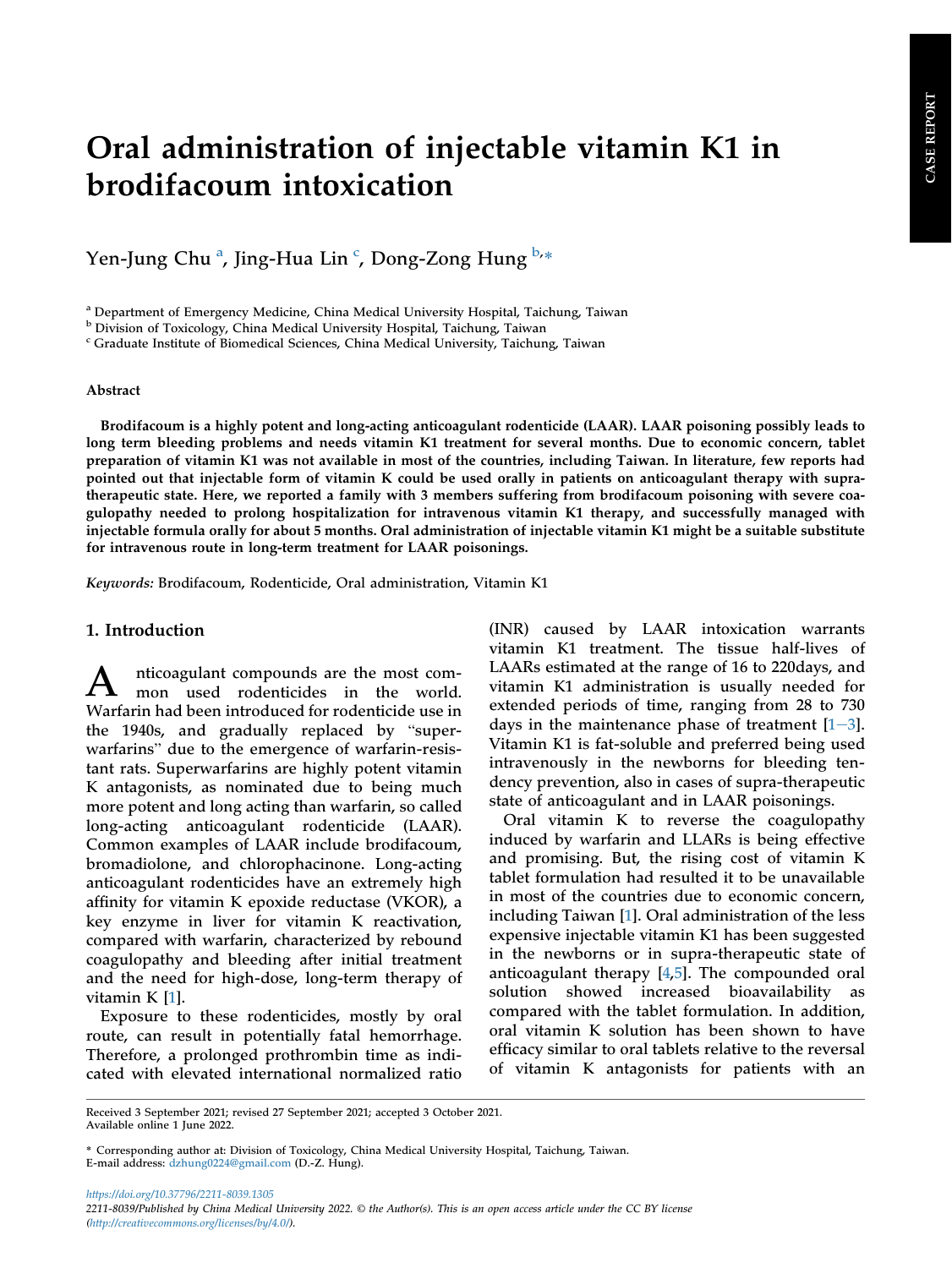elevated INR [\[6](#page-4-3)]. In an outbreak of patients poisoned with long-acting anticoagulant rodenticide-tainted synthetic cannabinoids (LAAR-SC) in 2018, oral administration of injectable vitamin K1 had been suggested due to shortage of oral form of vitamin K1 [\[7](#page-4-4)]. Here, we reported a family with 3 members suffered from brodifacoum poisoning with severe coagulopathy needed for prolong hospitalization and intravenous vitamin K1 therapy. We prescribed injectable vitamin K1 formula orally substituted intravenously for them after restoring their coagulation ability and can follow-up successfully on outpatient service.

#### 2. Case report

A 45-year-old mother (65 KG-BW) brought her two sons (age 18 and 15) to our emergency department with chief complaints of epistaxis and hematuria for  $2-3$  days. The mother confessed that she blended 500 mL of Brodifacoum solution (0.005% w/ w) into the fried rice and fruit juice, and shared in dinner about 10 days before their visit. The mother suffered from hematuria and epistaxis. The elder son (82 KG-BW), a case of poliomyelitis history and ambulatory with self-controlled wheelchair, developed mild fever, left flank pain and hematuria. The second son (74 KG-BW) suffered from epistasis, gum bleeding, abdominal pain, and tarry stool. Their initial prothrombin times/INRs all were greater than the maximal measurable value (>81 s/ 9.6), and prolongation of activated partial thromboplastin times (aPTT) were also noted.

After fresh frozen plasma transfusion and vitamin K1 intravenous injection, they were admitted for more doses of vitamin K1. No more bleeding tendency with normal or near normal INR were noted under 30 mg to 40 mg of vitamin K1 treatment in 3 days. But, rebounding of INR and prolonged hospitalization were noted if we tried to taper the dose of vitamin K1 [\(Fig. 1\)](#page-3-0). We started to try oral administration of injectable vitamin K1 preparation 50 mg to 60 mg daily later and adjusted the dose by serial INR examinations in the outpatient department. The undiluted vitamin K1 preparation is 10 mg/mL stored in a light-proof sterilized glass bottle and refrigerator. We prepared the fresh compounds every two weeks. They reported absence of adverse effects, except for the unpleasant taste of the oily fluid. After 145 days of oral vitamin K1 therapy, they recovered with normal INR and needed no more medication again.

#### 3. Discussion

These 3 patients presented typical presentations about 2 weeks after LAAR large dose exposure. Their blood tests of PT, aPTT and INR returned to normal and no more bleeding tendency shortly after fresh frozen plasma transfusion and vitamin K1 prescription. In animal studies, the serum half-life of vitamin K1 is about 6 h, and in human studies, the vitamin K dependent coagulation factors in blood are to rise at 6 to 8 h after therapy [[7\]](#page-4-4). Most of the LAARs are highly lipid soluble and increased affinity to hepatic tissue and hepatic enzymes, making

<span id="page-3-0"></span>

Fig. 1. Serial INR and doses of vitamin K1 of the 15 y/o boy. He initially presented epistasis, gum bleeding, abdominal pain, and tarry stool. Poor compliance was noted between days 63 and 77. IV: intravenous route; PO: oral route.